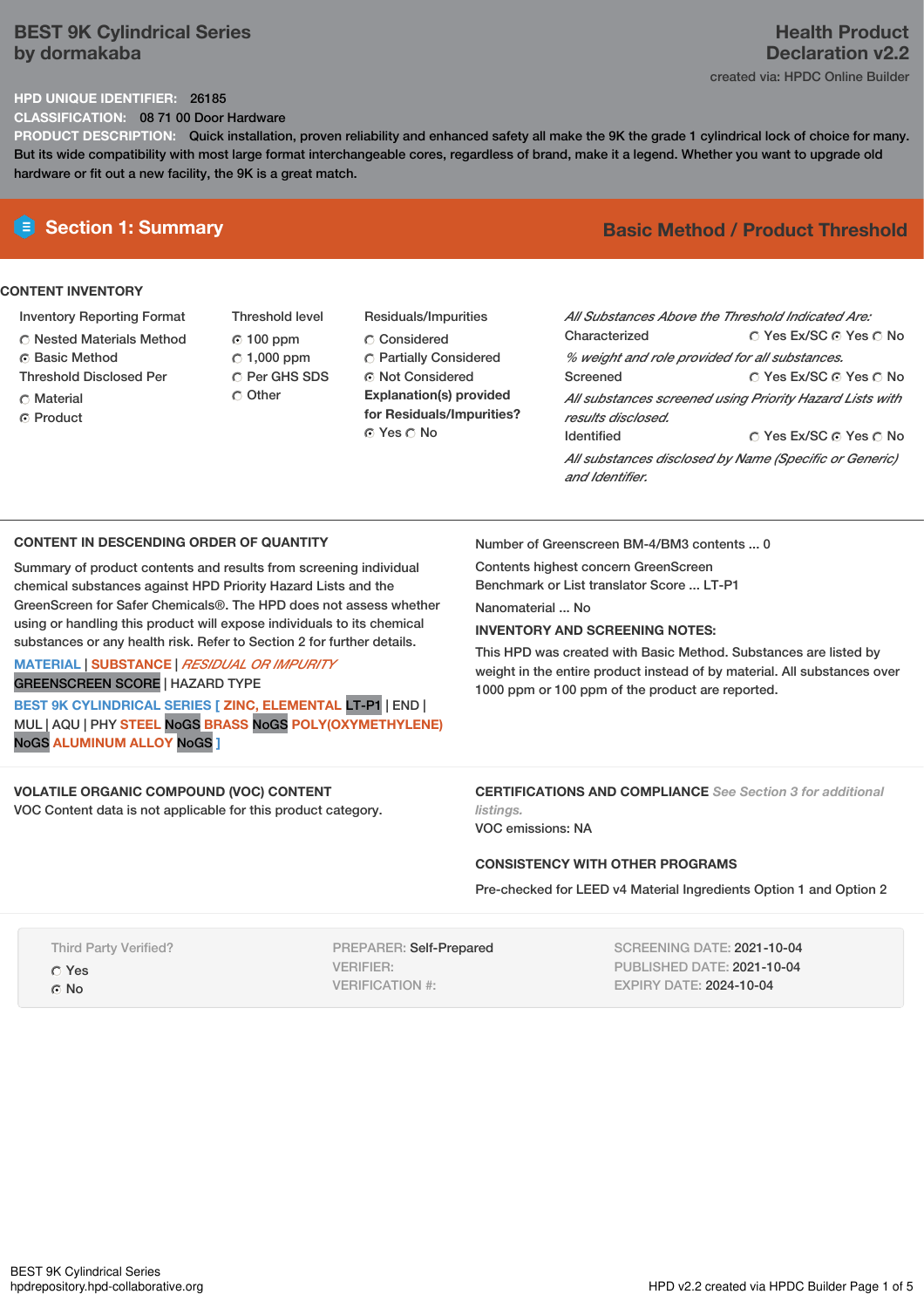This section lists contents in a product based on specific threshold(s) and reports detailed health information including hazards. This HPD uses the *inventory method indicated above, which is one of three possible methods:*

- *Basic Inventory method with Product-level threshold.*
	- *Nested Material Inventory method with Product-level threshold*
- *Nested Material Inventory method with individual Material-level thresholds*

Definitions and requirements for the three inventory methods and requirements for each data field can be found in the HPD Open Standard version *2.2, available on the HPDC website at: [www.hpd-collaborative.org/hpd-2-2-standard](https://www.hpd-collaborative.org/hpd-2-2-standard)*

### **BEST 9K CYLINDRICAL SERIES**

PRODUCT THRESHOLD: 100 ppm RESIDUALS AND IMPURITIES CONSIDERED: No

RESIDUALS AND IMPURITIES NOTES: No residuals or impurities are expected in these materials at or above the inventory threshold. BEST dormakaba products consist of finished components, and no chemical reactions are needed to develop our products.

OTHER PRODUCT NOTES: -

r

| <b>ZINC, ELEMENTAL</b> |                                                |                                                                                                           |                                                                                                                                 |                                      |                                                                                                                                                                  | ID: 7440-66-6 |
|------------------------|------------------------------------------------|-----------------------------------------------------------------------------------------------------------|---------------------------------------------------------------------------------------------------------------------------------|--------------------------------------|------------------------------------------------------------------------------------------------------------------------------------------------------------------|---------------|
|                        |                                                | HAZARD SCREENING METHOD: Pharos Chemical and Materials Library HAZARD SCREENING DATE: 2021-10-04 12:29:22 |                                                                                                                                 |                                      |                                                                                                                                                                  |               |
| %: $45.0000 - 45.0000$ | <b>GS: LT-P1</b>                               |                                                                                                           | RC: Both                                                                                                                        | NANO: No                             | <b>SUBSTANCE ROLE: Hardware</b>                                                                                                                                  |               |
| <b>HAZARD TYPE</b>     | <b>AGENCY AND LIST TITLES</b>                  |                                                                                                           | <b>WARNINGS</b>                                                                                                                 |                                      |                                                                                                                                                                  |               |
| <b>END</b>             | <b>TEDX - Potential Endocrine Disruptors</b>   |                                                                                                           |                                                                                                                                 | <b>Potential Endocrine Disruptor</b> |                                                                                                                                                                  |               |
| <b>MUL</b>             | German FEA - Substances Hazardous to<br>Waters |                                                                                                           |                                                                                                                                 | Class 2 - Hazard to Waters           |                                                                                                                                                                  |               |
| <b>AQU</b>             | EU - GHS (H-Statements)                        |                                                                                                           |                                                                                                                                 |                                      | H400 - Very toxic to aquatic life [Hazardous to the<br>aquatic environment (acute) - Category 1]                                                                 |               |
| <b>AQU</b>             | EU - GHS (H-Statements)                        |                                                                                                           | H410 - Very toxic to aquatic life with long lasting effects<br>[Hazardous to the aquatic environment (chronic) -<br>Category 1] |                                      |                                                                                                                                                                  |               |
| <b>PHY</b>             | EU - GHS (H-Statements)                        |                                                                                                           | H250 - Catches fire spontaneously if exposed to air<br>[Pyrophoric liquids; Pyrophoric solids - Category 1]                     |                                      |                                                                                                                                                                  |               |
| <b>PHY</b>             | EU - GHS (H-Statements)                        |                                                                                                           |                                                                                                                                 | gases - Category 1]                  | H260 - In contact with water releases flammable gases<br>which may ignite spontaneously [Substances and<br>mixtures which, in contact with water, emit flammable |               |

SUBSTANCE NOTES: -

| <b>STEEL</b>              |                                                                |                                            |                 | ID: 12597-69-2                                 |
|---------------------------|----------------------------------------------------------------|--------------------------------------------|-----------------|------------------------------------------------|
|                           | HAZARD SCREENING METHOD: Pharos Chemical and Materials Library | HAZARD SCREENING DATE: 2021-10-04 12:30:03 |                 |                                                |
| %: 34,0000 - 34,0000      | <b>GS: NoGS</b>                                                | $RC:$ Both                                 | NANO: No        | <b>SUBSTANCE ROLE: Hardware</b>                |
| <b>HAZARD TYPE</b>        | <b>AGENCY AND LIST TITLES</b>                                  |                                            | <b>WARNINGS</b> |                                                |
| None found                |                                                                |                                            |                 | No warnings found on HPD Priority Hazard Lists |
| <b>SUBSTANCE NOTES: -</b> |                                                                |                                            |                 |                                                |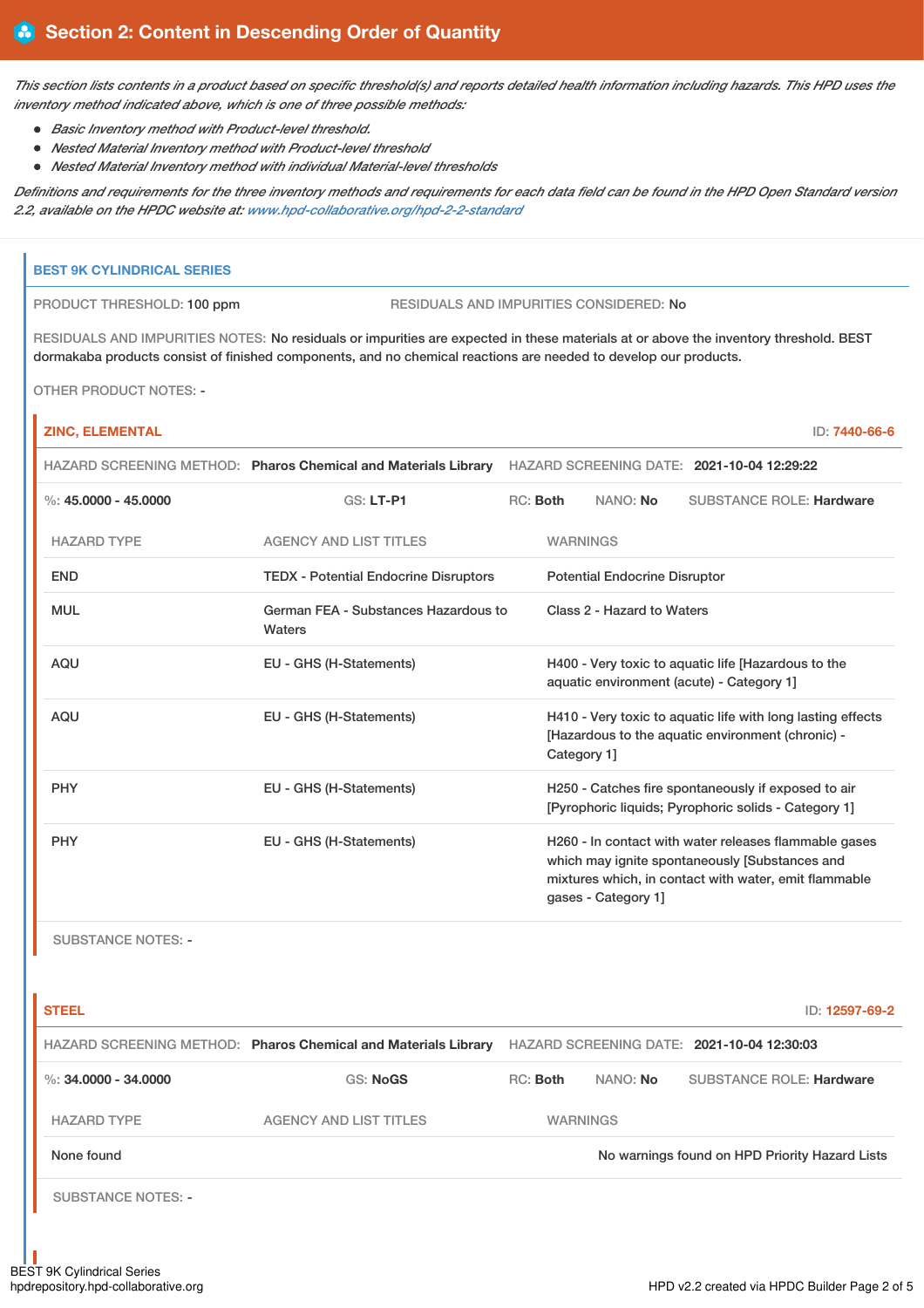| <b>BRASS</b>              |                                                                                                           |                                                                                                           |          | ID: 12597-71-6                                 |
|---------------------------|-----------------------------------------------------------------------------------------------------------|-----------------------------------------------------------------------------------------------------------|----------|------------------------------------------------|
|                           | HAZARD SCREENING METHOD: Pharos Chemical and Materials Library HAZARD SCREENING DATE: 2021-10-04 12:30:36 |                                                                                                           |          |                                                |
| %: $15,0000 - 15,0000$    | <b>GS: NoGS</b>                                                                                           | RC: Both                                                                                                  | NANO: No | <b>SUBSTANCE ROLE: Hardware</b>                |
| <b>HAZARD TYPE</b>        | <b>AGENCY AND LIST TITLES</b>                                                                             | <b>WARNINGS</b>                                                                                           |          |                                                |
| None found                |                                                                                                           | No warnings found on HPD Priority Hazard Lists                                                            |          |                                                |
| <b>SUBSTANCE NOTES: -</b> |                                                                                                           |                                                                                                           |          |                                                |
|                           |                                                                                                           |                                                                                                           |          |                                                |
| POLY(OXYMETHYLENE)        |                                                                                                           |                                                                                                           |          | ID: 9002-81-7                                  |
|                           |                                                                                                           | HAZARD SCREENING METHOD: Pharos Chemical and Materials Library HAZARD SCREENING DATE: 2021-10-04 12:32:21 |          |                                                |
| $\%$ : 3.0000 - 3.0000    | <b>GS: NoGS</b>                                                                                           | RC: None                                                                                                  | NANO: No | <b>SUBSTANCE ROLE: Hardware</b>                |
| <b>HAZARD TYPE</b>        | <b>AGENCY AND LIST TITLES</b>                                                                             | <b>WARNINGS</b>                                                                                           |          |                                                |
| None found                |                                                                                                           |                                                                                                           |          | No warnings found on HPD Priority Hazard Lists |
| <b>SUBSTANCE NOTES: -</b> |                                                                                                           |                                                                                                           |          |                                                |
|                           |                                                                                                           |                                                                                                           |          |                                                |
| <b>ALUMINUM ALLOY</b>     |                                                                                                           |                                                                                                           |          | ID: 37268-38-5                                 |
|                           | HAZARD SCREENING METHOD: Pharos Chemical and Materials Library HAZARD SCREENING DATE: 2021-10-04 14:00:27 |                                                                                                           |          |                                                |
| $\%$ : 3.0000 - 3.0000    | <b>GS: NoGS</b>                                                                                           | RC: Both                                                                                                  | NANO: No | <b>SUBSTANCE ROLE: Hardware</b>                |
| <b>HAZARD TYPE</b>        | <b>AGENCY AND LIST TITLES</b>                                                                             | <b>WARNINGS</b>                                                                                           |          |                                                |
| None found                |                                                                                                           |                                                                                                           |          | No warnings found on HPD Priority Hazard Lists |
| <b>SUBSTANCE NOTES: -</b> |                                                                                                           |                                                                                                           |          |                                                |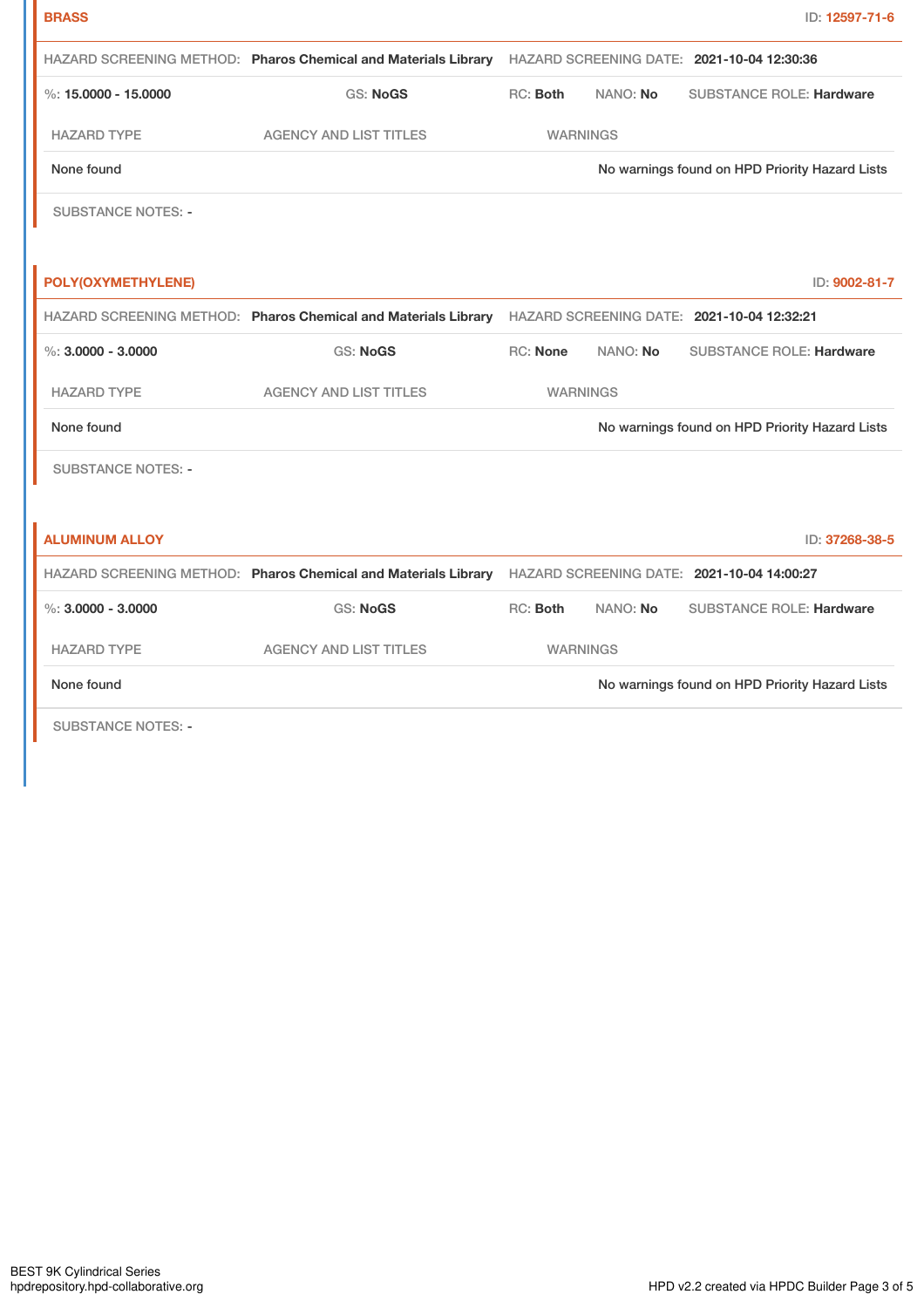This section lists applicable certification and standards compliance information for VOC emissions and VOC content. Other types of health or *environmental performance testing or certifications completed for the product may be provided.*

| <b>VOC EMISSIONS</b>                                                                                                                              | <b>NA</b>                               |                      |
|---------------------------------------------------------------------------------------------------------------------------------------------------|-----------------------------------------|----------------------|
| CERTIFYING PARTY: Self-declared<br>APPLICABLE FACILITIES: This HPD is for a product that<br>is NOT liquid/wet applied.<br><b>CERTIFICATE URL:</b> | ISSUE DATE: 2021-10- EXPIRY DATE:<br>04 | CERTIFIER OR LAB: NA |

CERTIFICATION AND COMPLIANCE NOTES: -

# **Section 4: Accessories**

This section lists related products or materials that the manufacturer requires or recommends for installation (such as adhesives or fasteners), maintenance, cleaning, or operations. For information relating to the contents of these related products, refer to their applicable Health Product *Declarations, if available.*

No accessories are required for this product.

# **Section 5: General Notes**

dormakaba has resulted from the merger of the two well-established brands Dorma and Kaba, both known for their expertise in the area of smart and secure access solutions. Together we stand for more than 150 years of security and reliability.

Our master brand dormakaba stands for our offering of products, solutions and services for secure access to buildings and rooms from a single source. Our global brand power supports us to become the trusted industry leader.

For more information, please go to: www.dormakaba.com. The information contained in this HPD is to be used only as a voluntary information on our products. dormakaba makes no representation or warranty as to the completeness or accuracy of the information contained herein. The products and specifications set forth in this HPD are subject to change without notice and dormakaba disclaims any and all liability for such changes. The information contained herein is provided without

warranties of any kind, either express or implied, and dormakaba disclaims any and all liability for typographical, printing, or production errors or changes affecting the specifications contained herein. dormakaba DISCLAIMS ALL WARRANTIES, EXPRESS OR IMPLIED, INCLUDING, BUT NOT LIMITED TO, THE IMPLIED WARRANTIES OF MERCHANTABILITY AND FITNESS FOR A PARTICULAR PURPOSE. IN NO EVENT WILL dormakaba BE LIABLE FOR ANY INCIDENTAL, INDIRECT OR CONSEQUENTIAL DAMAGES ARISING FROM THE SALE OR USE OF ANY PRODUCT. All sales of products shall be subject to dormakaba's applicable General Terms and Conditions, a copy of which will be provided by your local dormakaba organisation upon request.